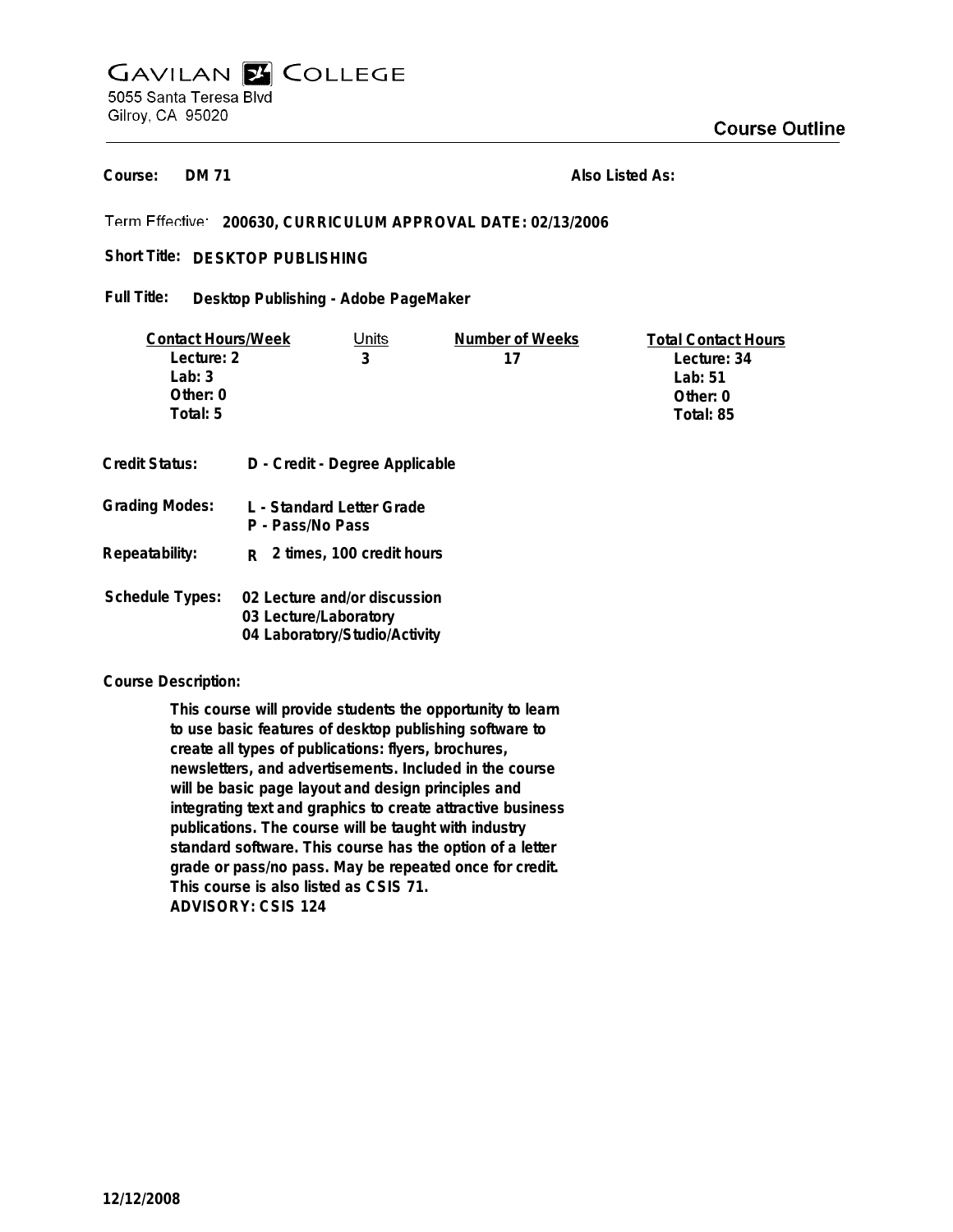**ARTICULATION and CERTIFICATE INFORMATION Associate Degree: CSU GE: IGETC: CSU TRANSFER: Transferable CSU, effective 200630 UC TRANSFER: Not Transferable**

## **PREREQUISITES:**

### **COREQUISITES:**

**STUDENT LEARNING OUTCOMES: 1. Create personal documents such as business cards and resumes. ILO: 7,3,2 Measure: Homework, projects, lab exercises. 2. Create business documents such as flyers and advertisements. ILO: 3,7,5,2 Measure: Homework, projects. 3. Create a newsletter with graphics and draw objects. ILO: 3,7,5,2 Measure: Homework, projects, lab exercises. 4. Create a course project illustrating Desktop Publishing techniques. ILO: 3,7,5,2 Measure: Homework, projects, lab exercises. COURSE OBJECTIVES: Included in content section of course outline. TOPICS AND SCOPE:**

**Curriculum Approval Date: 02/13/2006 Each week the students will read the appropriate chapters and complete assigned exercises. Each week the class will evaluate assignment turned in the previous week. Each week the class will have a design focus and a software focus. 1 2 Lec Planning and Design, types of documents, purposes of documents Starting a new publication Overview of DP software features Page setup options Using the toolbar Parts of the pasteboard Using the menu bar Typing text and creating graphics Plan your document Log into the computer and start the program Create a publication Create text and graphics Save the publication and print the file PERFORMANCE OBJECTIVES: The students plan a document. The students learn how to use the basic parts of the DP software. The students create text and graphics for a publication. The students start to master basic soft-**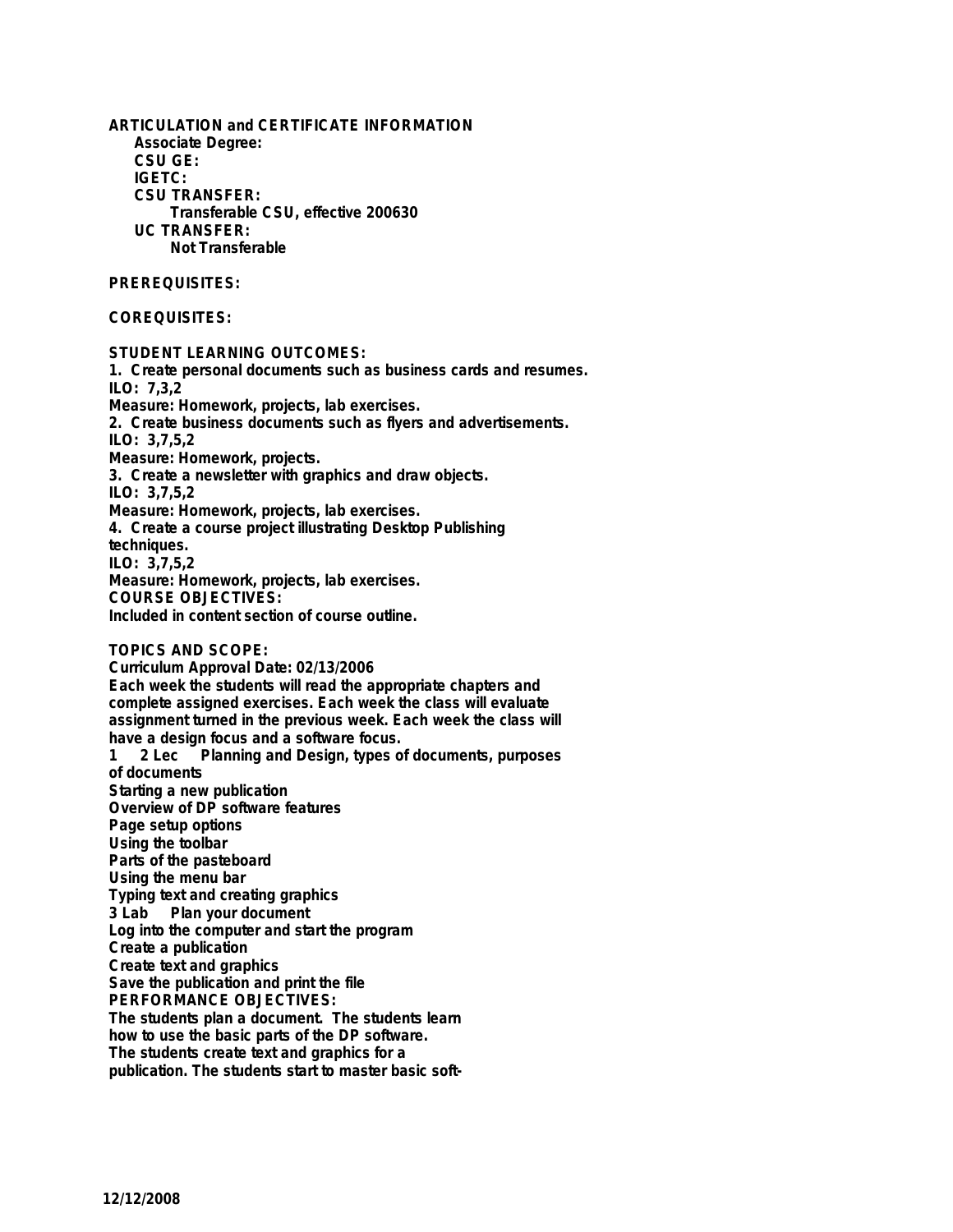**ware features. The students reproduce the lecture example, and then create their own publications.**

**2 2 Lec Create business documents**

**Examples of good/poor documents**

**Using rulers and guides**

**Using palettes**

**Formatting text**

**Planning a business image with card, letterhead,**

**and envelope**

**Evaluate and critique previous week's homework (done each week)**

Use rulers and quides to set up the page **Use palettes.**

**Format text on the page.**

**Create a set of business documents.**

**PERFORMANCE OBJECTIVES:**

**The students evaluate business documents brought to class. The students produce business documents.**

**The students lay out a basic page.**

**The students use rulers, guides, and palettes.**

**3 2 Lec Types of certificates, sources of certificate designs.**

**Drawing lines, rectangles, and circles with DT tools Using borders and shading**

**3 Lab Design certificates for publication.**

**Create certificates similar to one in the class lecture.**

**Put borders and shading on the document. PERFORMANCE OBJECTIVES:**

**The students create several certificates of their choice. The students use DP tools to draw lines, rectangles, and circles. The students use borders and shading.**

**4 2 Lec Working with type. Serif, san serif, and script type.**

**Creating text blocks.**

**How windowshades work.**

**Placing text, Rotating text.**

**Go over leading, ligature, hyphenation control, and types of type.**

**3 Lab Create text block in the DP software.**

**Use windowshades to flow interrupted columns. Experiment with type characteristics such as color,**

**tint.**

**Use leading to control line spacing.**

**Use ligatures and hyphenation control.**

**PERFORMANCE OBJECTIVES:**

**The student creates a document using type control measures. The students use many of the options for using type. The students use flowing type in disconnected columns.**

**5 2 Lec Using a draw program.**

**Using the draw toolbox.**

**Drawing lines and curves.**

**Drawing ovals and rectangles.**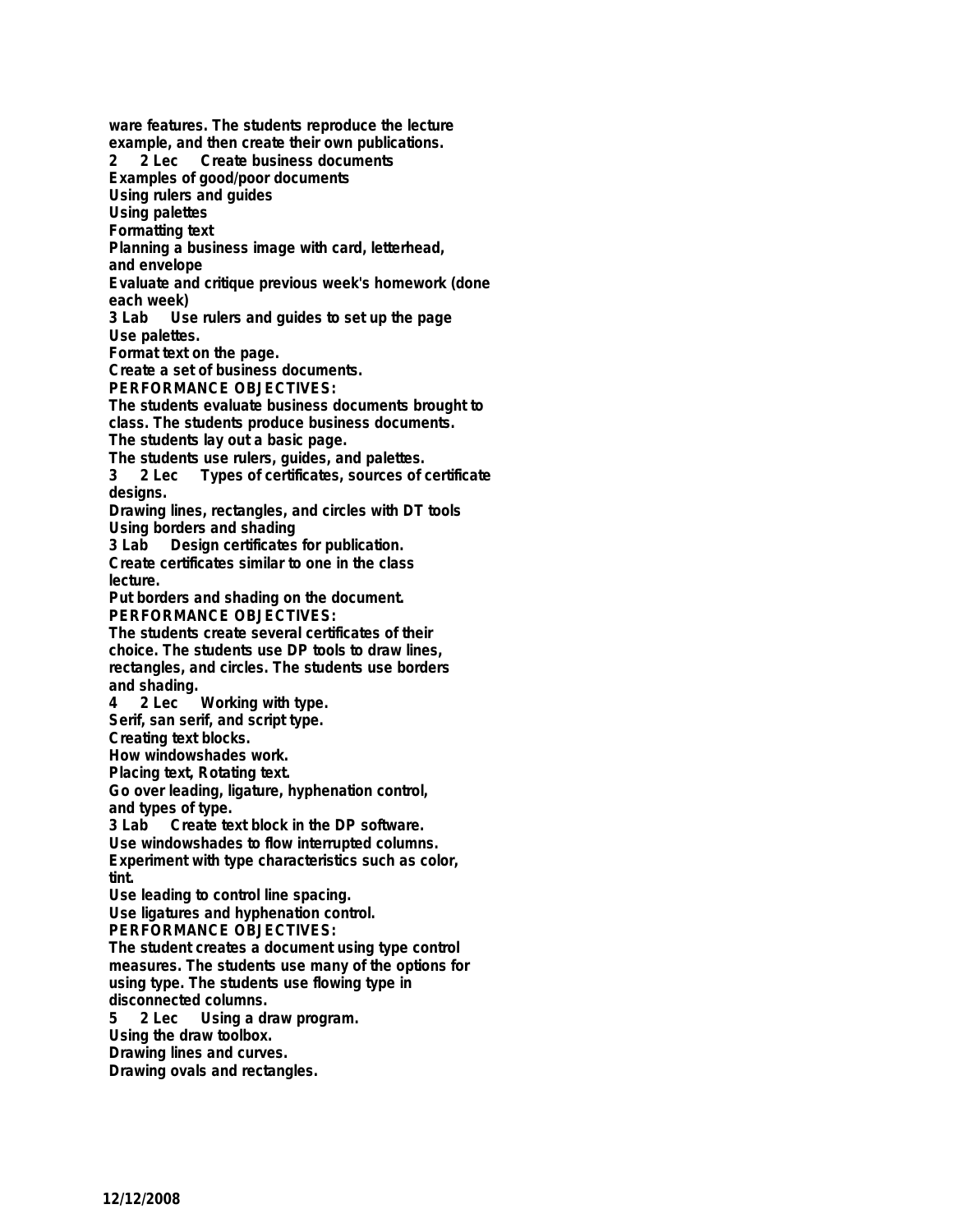**Drawing freehand objects. 3 Lab Use a draw program to create objects. Experiment with lines, curves, ovals, and rectangles. Create a freehand object. PERFORMANCE OBJECTIVES: The students use a draw program to draw lines and curves. The students use a draw program to draw ovals and rectangles. The students use a draw program to draw freehand objects. The students gain a level of understanding of drawing tools. 6 2 Lec Creating text in a word processor. Placing text from another source. Placing graphics from another source. Designing text & graphics so they import correctly. Problems with imported text. 3 Lab Create text with a WP program. Do most of the text work in the WP program. Import text to the DP program. PERFORMANCE OBJECTIVES: The students create text using a work processor. The students place the word processor text in the DP program. The students create a graphics using a draw program. The students place the graphics in the DP program. 7 2 Lec Creating an ad. Types of ads, good ads, and bad ads. Examples of ads used in different types of publications. Formatting text for an ad. Working with paragraphs. Using leading and force-justify. 3 Lab Look at ads in publications. Design your ads. Use text and graphics in the ad. Do ads for several different types of publications. PERFORMANCE OBJECTIVES: The students design and produce several ads. The students import text for the ad. The students use paragraph and leading commands. The students forcejustify the headline. 8 2 Lec Introduction of styles. Defining and applying a style. Modifying a style. Merging a style.**<br>**3 Lab Set up 3 Set up the styles for the document. Modify a similar style for new features. PERFORMANCE OBJECTIVES: The students set up a style for a document. The student uses the style in the document. The students modify, duplicate, and delete a style. 9 2 Lec Producing a newsletter. Examples of newsletters: good and bad newsletters. Creating master pages and doing page layout. Setting up a newsletter.**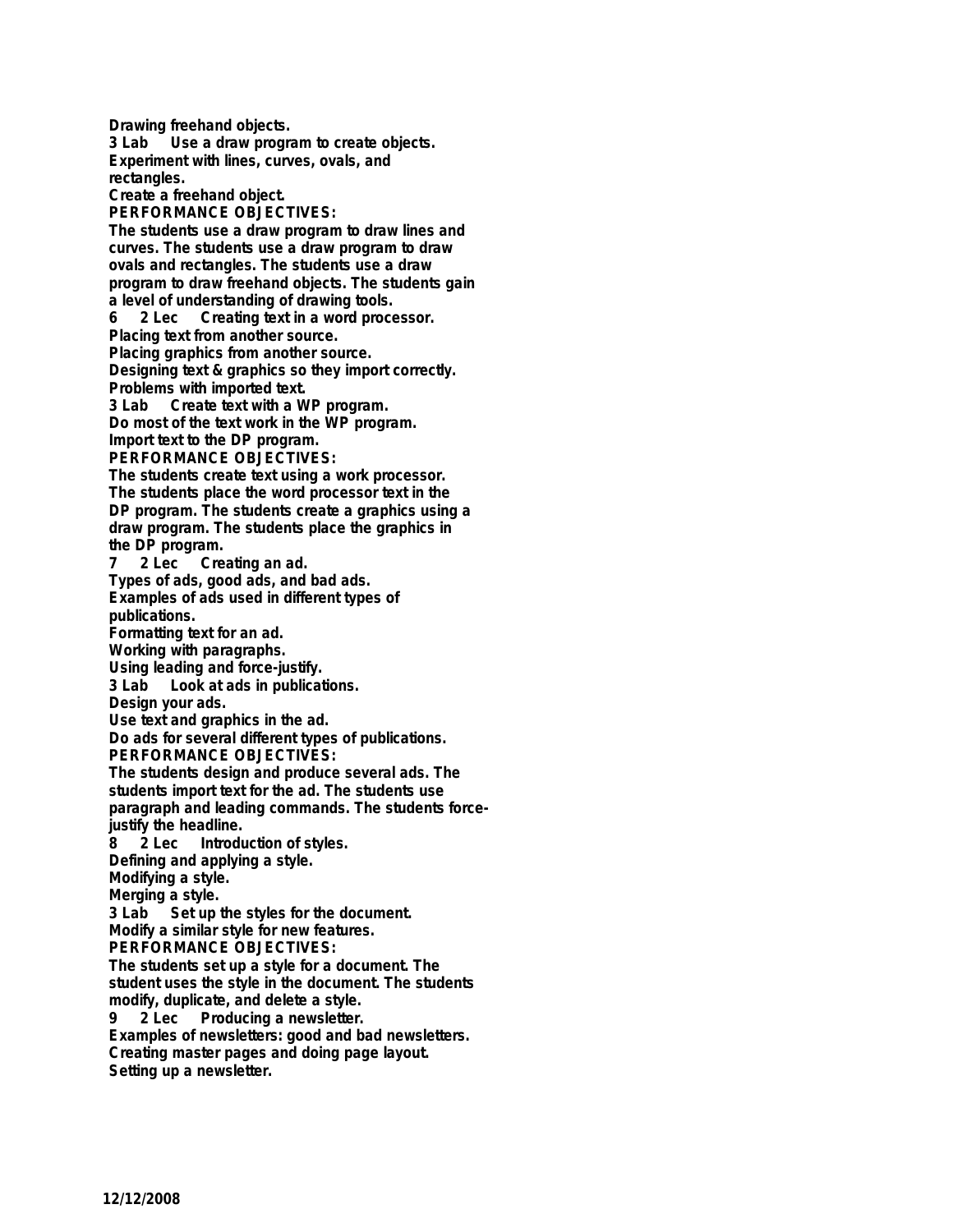**Establishing margins, columns, headers, footers. 3 Lab Layout a newsletter with master pages. Thread text from page to later pages. Use headers and footers for odd/even pages. Do not use the header on the first page. PERFORMANCE OBJECTIVES: The students design a newsletter. The students design a master page. The students place text and graphics in the newsletter. The students set up the headers for the first page, and odd/even pages. 10 2 Lec Using tabs and types of tabs. Using leadered tabs. Creating bulleted and numbered lists. 3 Lab Create a document with four types of tabs. Use leadered tabs for Contents. Create a table with tabs used for text alignment. Use different types of lists and bullets. PERFORMANCE OBJECTIVES: The students set up a table using tabs. The students use a table with 4 types of tabs. The students use leadered tabs. The students use bulleted and numbered lists. 11 2 Lec Newsletter variations. Multi-column newsletters. Several types of headings. Drop caps.** Produce a 4-page newsletter. **Use graphics and art in the newsletter. PERFORMANCE OBJECTIVES: The students create a newsletter with different column widths. The students create a newsletter with different number of columns. The students use headings for the above columns. The students** use drop caps.<br>12 2 Lec \ **Working with images Scanning images, storing images. Sizing, cropping, and placing images. Using clipart and pictures. Locating images on the web. 3 Lab Scan an image and use it.**

**Size and crop the image for good use. Download and use some images from the web. PERFORMANCE OBJECTIVES:**

**The students scan in an image. The students size and crop the image. The students use clipart.**

**13 2 Lec Starting PhotoShop Working with layers.**

**Using painting and editing tools.**

Do a simple PS project.

**Use the PS project in your document. PERFORMANCE OBJECTIVES:**

**The students start PhotoShop. The students use two layers. The students use the painting toolbar to paint a picture. The students use the editing toolbar to edit a picture.**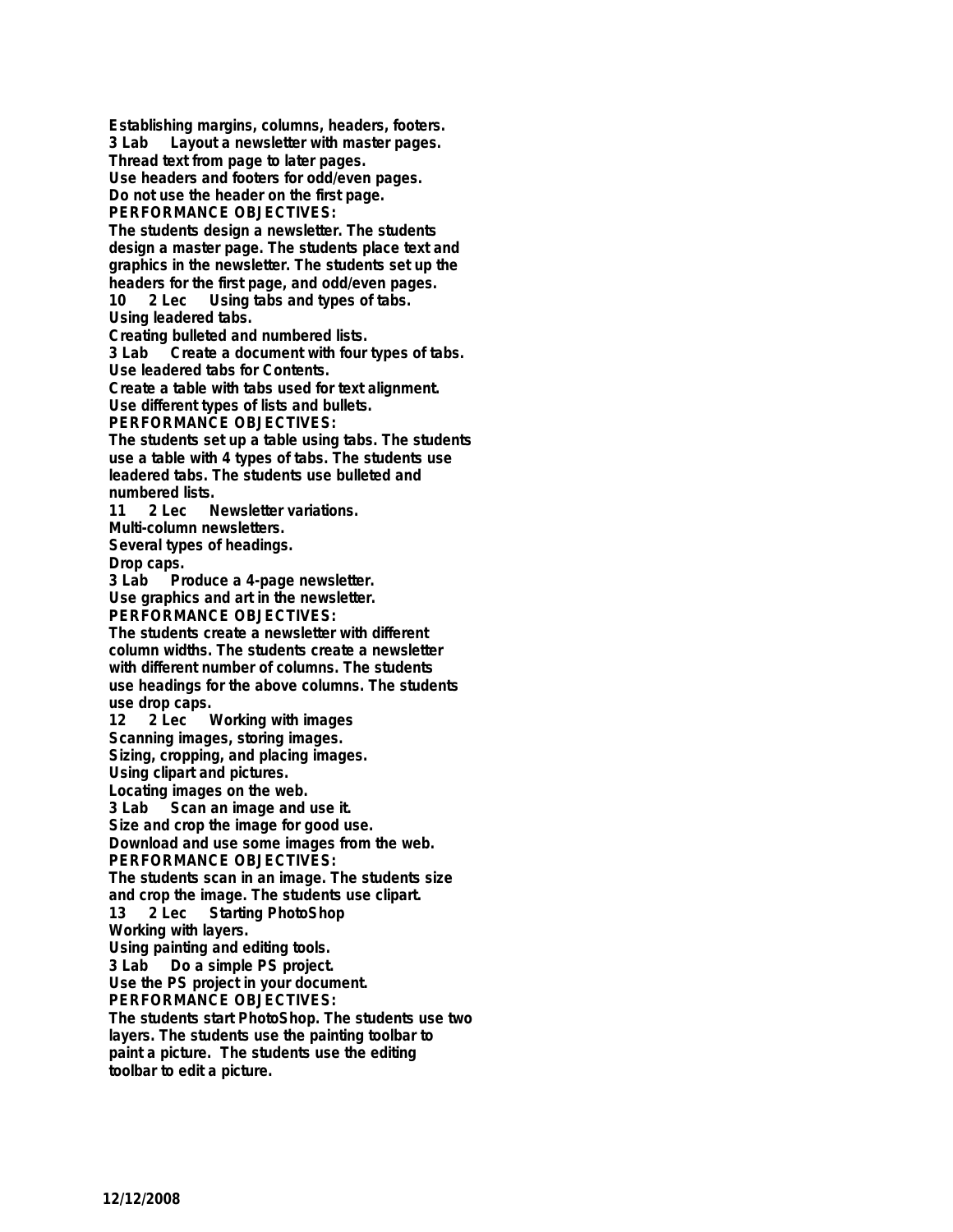**14 2 Lec Working with colors. Applying colors to objects. Creating tints. Overlapping colors. 3 Lab Apply colors to different objects such as text, lines, art. Plan to use the colors for visual effect. PERFORMANCE OBJECTIVES: The students use several colors in a project. The students apply colors to lines, type and** graphics.<br>15 2 Le **15 2 Lec Choosing a final project. Using DP features in your project. 3 Lab Design the final project. List DP features that can be used in the final project. Write up the final project proposal. PERFORMANCE OBJECTIVES: The student chooses and designs a final project. The student turns in a final project proposal. 16 2 Lec Creating master pages. Design considerations of master pages. Evaluating documents for their master page features. Setting up page numbers and headers/footers. 3 Lab Design the master page features. Setup the master pages for your document. PERFORMANCE OBJECTIVES: The student sets up master pages. The students use the master pages in a document. The students change the objects on the master pages. 17 2 Lec Book operations. Combining several documents into a book. Creating table of contents and indexes. Working with indexes. 3 Create several files into one longer document. Generate table of contents and index. PERFORMANCE OBJECTIVES: The students combine files into a book. The students create table of contents and indexes. 18 2 FINAL EXAM. Turn in final project. METHODS OF INSTRUCTION: Lecture, computer demonstration, hands-on exercises and practices. METHODS OF EVALUATION: The types of writing assignments required: Written homework Reading reports Lab reports The problem-solving assignments required: Homework problems Field work Exams**

**The types of skill demonstrations required:**

**Class performance**